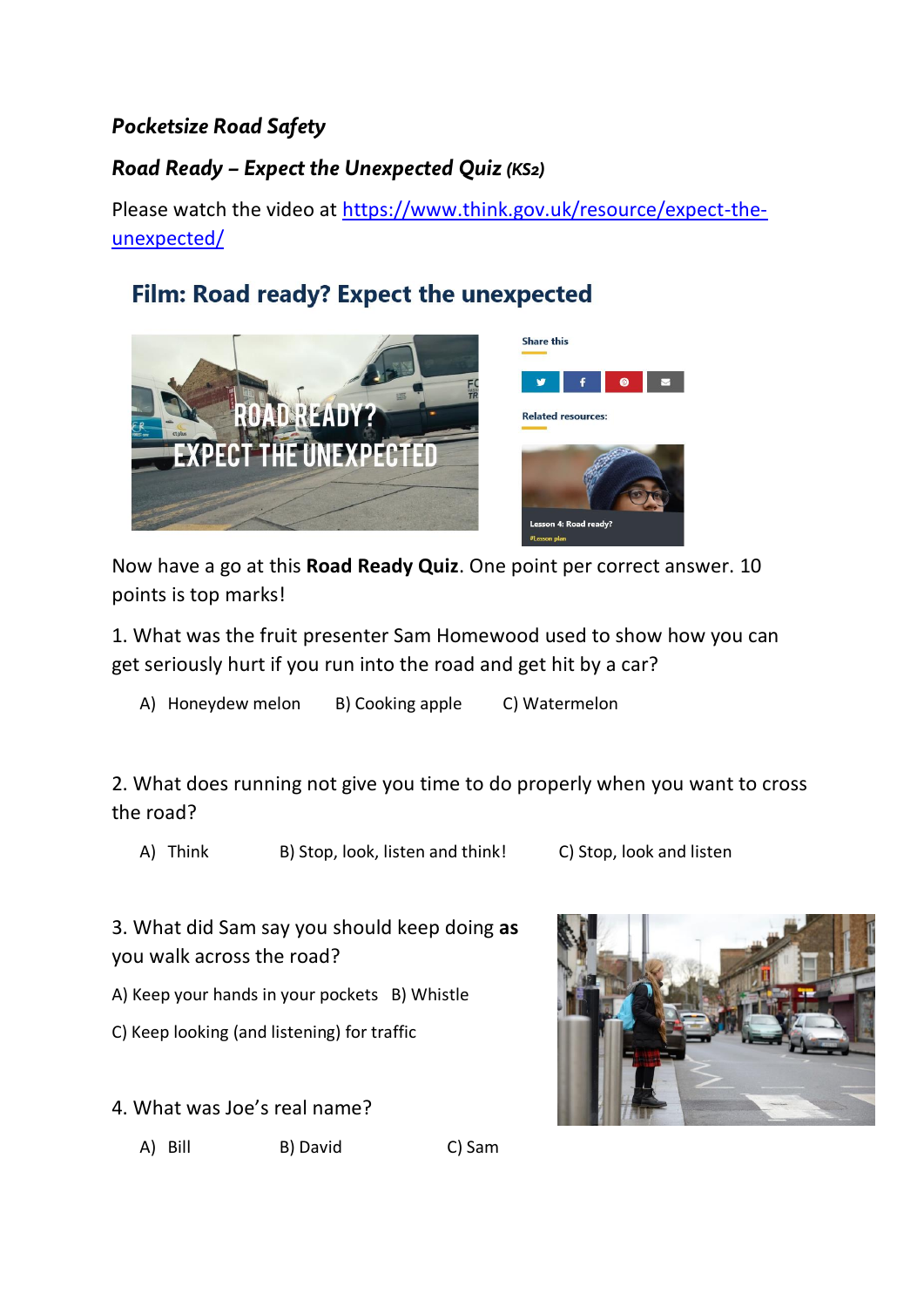

5. When the bus left the stop, the road became 'clear'. What does a clear road mean?

- A) Nice clean road
- B) Mist and fog has gone
- C) No traffic coming from all directions

6. It helps being patient when waiting to cross the road.

True or False?

7. What kind of pedestrian crossing did the girl with the phone use to cross the road?

A) Puffin B) Zebra C) Pelican

You can try and draw the animal if you want!

- 8. At all pedestrian crossings you should always:
- A) Check the time
- B) Wear a stripy jumper
- C) Check the traffic has stopped for you

9. Where did Sam ask the girl to put her phone before she crossed the road?

A) In her bag B) in her pocket C) in her sports bag

10. Instead of kicking the ball down the path, what did Sam advise the child with the ball to do?

A) put the ball under his arm B) kick the ball into the park C) put the ball in a bag or under his arm

**How did you do? How many points? Over 5 - great, more than 8 - amazing, 10 – brilliant!!!**